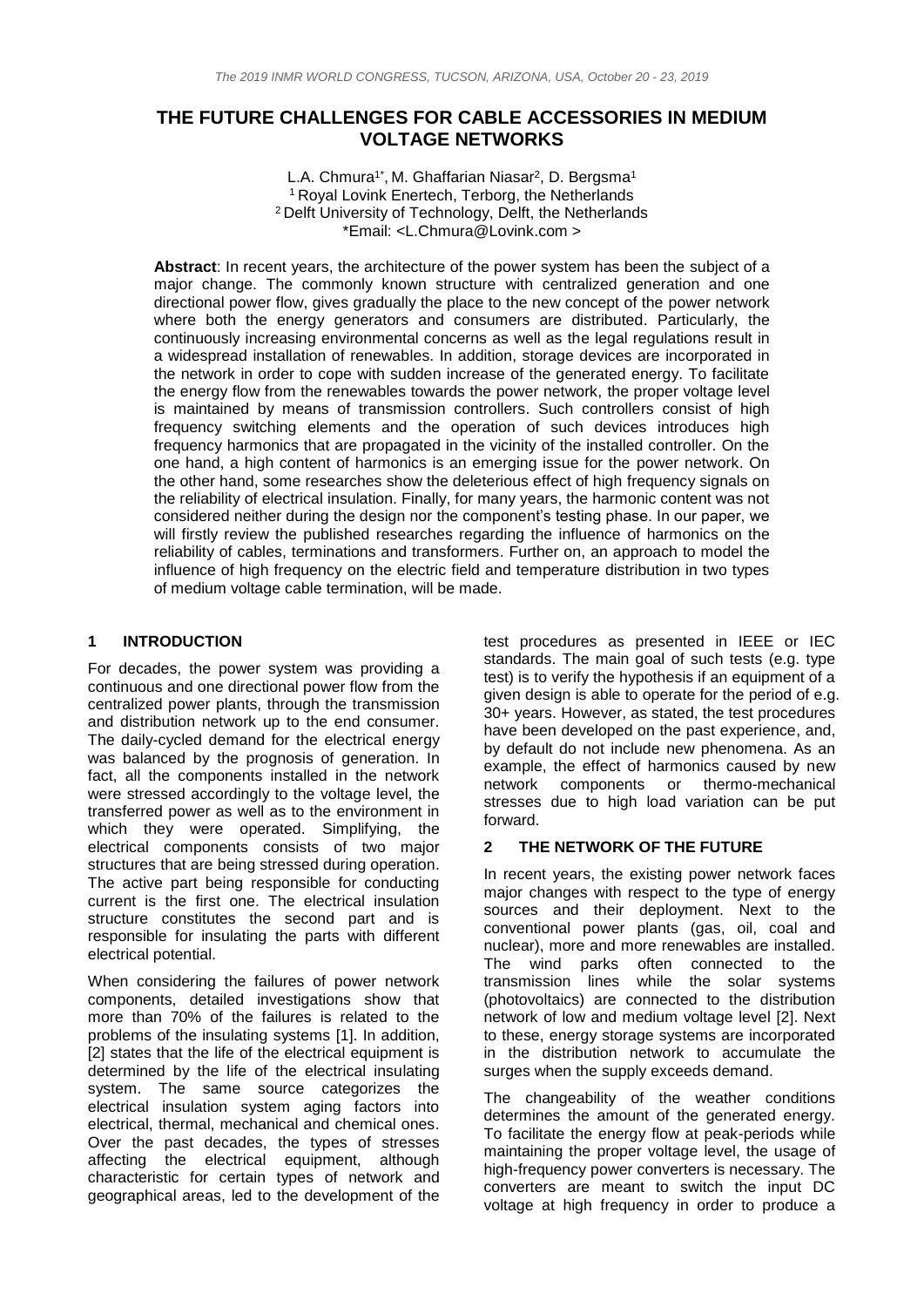wave shape as close to AC as possible at the output [\[4\].](#page-3-2) In such way, a converter can be used as a link between the DC and AC systems (renewables) or between AC and AC systems of different frequency. However, the desired shape of the created wave is often far from purely sinusoidal. Depending on the load and the topology of the network, the distortion of the base harmonic can reach several per cent. [Figure 1](#page-1-0) presents an example of a sine wave distorted by respective harmonics generated by Eagle-Pass converter station connecting the US and Mexican grids [\[5\].](#page-3-3)

### **3 THE PERIL OF HARMONICS**

The adverse effect of harmonics on the reliability of power components was noticed for the first time in 1950 in the supply system of the London's underground transport. The oil-impregnated paper insulated cables connected to the mercury arc rectifiers, were showing high failure rates. The generated harmonics turned out to be the culprit of the occurring failures [\[6\].](#page-3-4) Since that time, the harmonics were mentioned and proven to be responsible for the deterioration and breakdowns of the insulation system in the liquid filled transformers [\[8\],](#page-3-5) capacitors [\[9\]](#page-3-6) and underground polymeric cables [\[7\],](#page-3-7) [\[10\].](#page-3-8)



<span id="page-1-0"></span>**Figure 1** The shape of the base harmonic (60 Hz) with higher harmonics superimposed (upper) and the frequency spectrum (lower) [\[5\].](#page-3-3)

In [\[15\],](#page-3-9) the authors investigated the influence of high frequency voltage on a cable termination with a non-geometrical field control. The infrared scans of the investigated objects revealed increased temperature in the vicinity of the of the field control. It has been concluded that the hot spot temperature is proportional to the applied frequency and voltage.

Source [\[5\]](#page-3-3) presents details of high frequency tests performed on cable terminations with geometrical and non-geometrical (resistive/refractive) stress control arrangement. Here, the terminations were run at the rated voltage where the frequency of the base harmonic is 60 Hz. On top of the base frequency, high frequency signal up to 10.6 kHz was superimposed. The test run several hundreds of hours. The terminations with geometrical field control did not show any abnormal behaviour. Contrarily, all terminations with refractive stress control method have failed. The authors point two reasons for the occurred situation. First of all, for the non-geometrical field control method, the field distribution around the edge of the semi-conductive layer is strongly related to the frequency value. Second, the increased field results in higher amount of losses generated. The latter brings a commonly known concept of the power dissipated in the insulation as caused by the dielectric losses (1) [\[13\].](#page-3-10)

# $P = U^2 \omega C \tan\delta$  [W] (1)

Where:

P – is dissipated power [W]

U – is the voltage across the insulation [V]

 $C -$  is the sample capacity  $[F]$ 

tan δ - is the dissipation factor characterizing given insulation

## **4 NUMERICAL SIMULATIONS**

To gain better understanding of the problem, it has been decided to investigate further the influence of different frequencies on geometrical and resistive field grading systems. The distribution of the electric field was simulated in Comsol Multiphysics. An exemplary cable was considered with the dimensions as specified in [\[12\],](#page-3-11) [\[16\].](#page-3-12)



<span id="page-1-1"></span>**Figure 2** Investigated types of field grading: geometrical type (A) and resistive type (B)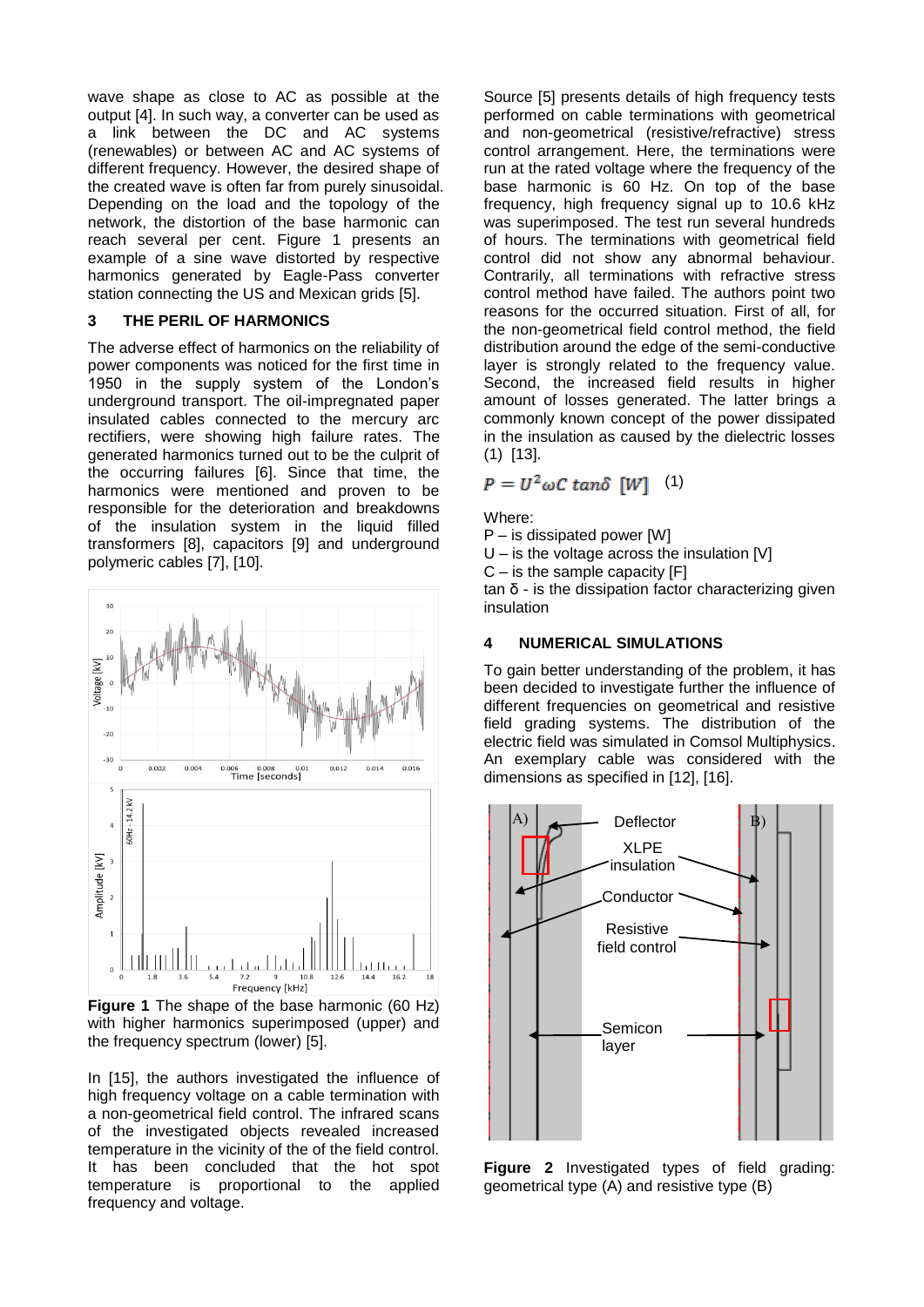The cross sections of the simplified arrangements can be seen on **[Figure 2](#page-1-1)**. For the arrangement with geometrical field control, the focus was on the area between the deflector and XLPE insulation of the cable. In the case of the resistive field control, the vicinity of the edge of the semi-con layer edge was investigated. Both spots are marked with red square, [Figure 2.](#page-1-1) Such choice can be justified by the fact that that in these areas experience relatively high values of the electric field.

The values of the electrical parameters characterizing the materials in the simulated arrangement are summarized in **[Table I](#page-2-0)**.

<span id="page-2-0"></span>**Table I.** Parameters characterizing the materials used in the modelling [\[12\],](#page-3-11) [\[16\]](#page-3-12)

|                    | Type A -   | Type B - field |             |
|--------------------|------------|----------------|-------------|
|                    | insulating | control        | <b>XLPE</b> |
|                    | medium     | material       |             |
| Conductivity [S/m] | 1.00E-11   | 8.25E-07       | 1E-18       |
| Permittivity [-]   | 2.3        | 15             | 2.3         |

For the FEM simulations, the frequency of the voltage varied between 50 Hz and 18 kHz. Such choice was made to imitate the span of frequency presented in Figure 1. The applied voltage was 19 kV to ground and the ambient temperature of 293 K was assumed. The simulations revealed the field behaviour in the investigated areas. In the case of geometrical field control, it was observed that the value of the electric field is independent on frequency. This is in line with the conclusion from [\[5\].](#page-3-3) For the resistive field control, contrary observation can be made. The value of the electric field in the vicinity of the semicon edge increased four-fold within the investigated frequency span. The details are depicted in [Figure 3.](#page-2-1)



<span id="page-2-1"></span>Figure 3 The influence of frequency on the value of the electric field in the vicinity of the semicon edge (arrangement B)

Taking into account the resistivity value of the field control layer, the increase in field might create a threat for the thermal stability. For that reason, it has been decided to perform the simulation of heat developed due to higher harmonics. The temperature increase of the field control layer, as caused by high frequency, was simulated.



<span id="page-2-2"></span>**Figure 4** Temperature increase in the vicinity of the edge of the semicon layer: results at 50 Hz (upper) and 18 kHz (lower).

The result of voltage application of different frequency and so the resulting temperature increase in the field control structure, are presented in [Figure 4.](#page-2-2) It can be readily seen that at the frequency of 18 kHz, the maximum temperature in the field control layer increases from 293 to approximately 312 K. This gives the temperature rise of 19 K above ambient. In addition, it must be emphasized that for the simulations, the current flowing through conductor was assumed to be 0 A (no heating from the conductor). For comparison, the respective temperature rise at frequency of 50 Hz was in the range of 3 K.